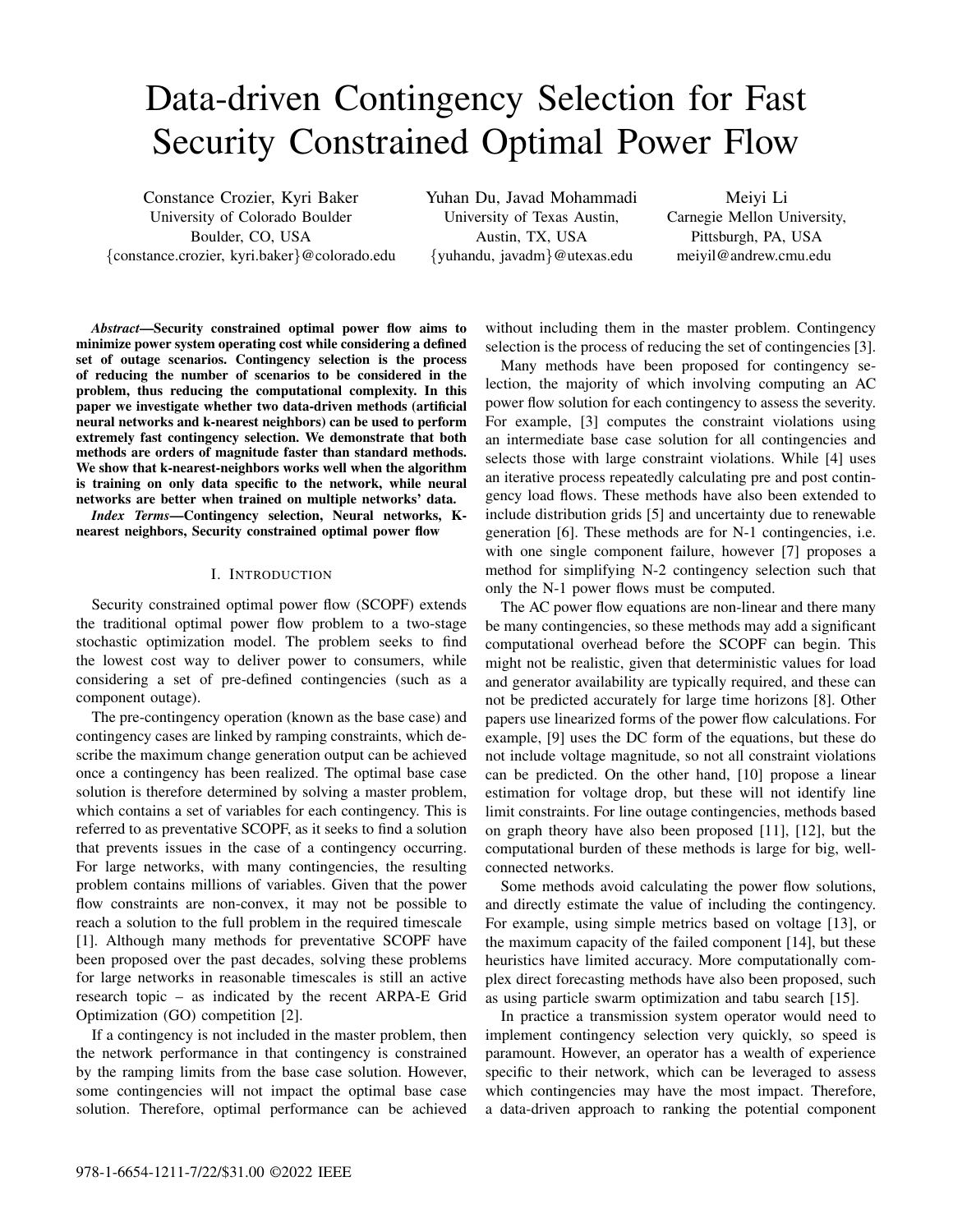outage may hold promise.

Data-driven methods have been previously used with the AC power flow calculations in contingency analysis. Artificial neural networks (ANNs) have been incorporated into contingency selection to speed up the power flow calculations [16], [17]. Alternatively, in [18] the K-nearest neighbors (KNN) algorithm is used to classify the result of contingency load flows, providing a more sophisticated analysis of the results.

In this paper, we investigate whether data-driven methods can replace the AC power flow calculations entirely in contingency analysis, and directly predict the important of including a contingency in the power flow problem. Although (as discussed above) previous methods have attempted to bypass the AC power flow calculations, to the authors' knowledge none of these have been data-driven. Part of the difficulty of this approach is that data-driven methods require training data. In this case, the data needs to describe the value of including a contingency in the master SCOPF problem for historic scenarios, and this is difficult to quantify.

We focus on the ANN and KNN algorithms, as they have shown success in similar cases. We will consider two specific cases: one where the training data is specific to a single network but with different loading and generation scenarios, and one where the training data contains many different networks. The first case is analogous to the problem faced by transmission system operators, the second case is analogous to the problem posed in the ARPA-E GO competition.

The contributions of the paper can be summarised as follows. First, that we propose a method for generating training data describing the value of including a contingency in the master problem. Second, that we test the ANN and KNN algorithms in performing contingency selection on a given network with an unknown loading. Third, that we test the algorithms ability to perform transfer learning, where data from other networks is used for training data.

## II. SCOPF FORMULATION

Security constrained optimal power flow (SCOPF) is a twostage stochastic optimization problem which seeks to find the lowest cost operation mode of a network, given a set of outage scenarios. Here we describe the standard SCOPF formulation which was used for this study.

# *A. Optimal power flow*

The operation of the network at a given time instant is described by: the voltage magnitude and angle at each bus,  $v, \theta$ , the real and reactive power output of each generator,  $p_g, q_g$ , and the real and reactive power of each load,  $p_j, q_j$ . The objective of optimal power flow is to find the generation outputs that meet the load at lowest cost, while satisfying system constraints. Typically the load values are fixed, and the voltage values are unknown. Here we consider a cost function that is quadratic in terms of real generation output, such that the objective can be described as:

$$
\min_{v,\theta,p,q} \sum_{g} c_{g_0} + c_{g_1} p_g + c_{g_2} p_g^2, \tag{1}
$$

where  $c_{g_0}, c_{g_1}, c_{g_2}$  represent the constant, linear, and quadratic cost coefficients of generator  $q$ . The problem constraints can be written as:

$$
v_{min} \le v_i \le v_{max} \quad \forall i \tag{2}
$$

$$
0 \le \theta_i \le \pi \quad \forall i \tag{3}
$$

$$
p_{g_{min}} \le p_g \le p_{g_{max}} \quad \forall g \tag{4}
$$

$$
q_{g_{min}} \le q_g \le q_{g_{max}} \quad \forall g \tag{5}
$$

$$
-p_{e_{max}} \le p_e \le p_{e_{max}} \quad \forall e \tag{6}
$$

$$
-p_{f_{max}} \le p_f \le p_{f_{max}} \quad \forall f \tag{7}
$$

$$
\sum_{g \in G_i} p_g + \sum_{j \in J_i} p_j + \sum_{e \in E_i} p_e + \sum_{f \in F_i} p_f = 0 \quad \forall i \tag{8}
$$

$$
\sum_{g \in G_i} q_g + \sum_{j \in J_i} q_j + \sum_{e \in E_i} q_e + \sum_{f \in F_i} q_f = 0 \quad \forall i, \quad (9)
$$

where  $i$  represents the bus index,  $g$  the generator index,  $e$  the line index, and  $f$  the transformer index. Constraints (2) and (3) are bounds on the voltage magnitude and angle at each bus, (4) and (5) are bounds on the outputs of each generator, (6) and (7) are bounds on the capacity of each line and transformer, and (8) and (9) ensures real and reactive power balance at each bus. The line and transformer line flows  $(p_e, q_e, p_f, q_f)$ are non-linear functions of the voltage magnitudes and angles at either end of the line. Therefore, constraints (6)-(9) are nonconvex. However, there are linear approximations which can be used which reduce the problem complexity.

## *B. Two stage stochastic problem*

As the loading and generator availability varies with time, we need to optimize the network over several scenarios. Consider three instances of network operation. The first stage is the initially committed state of the network, which is the default state of all the generators and loads. Second, we consider the base case operation, which is the planned pre-contingency operation. Finally, we consider the post-contingency state, after which one of  $K$  contingencies has occurred. Figure 1 demonstrates these states, we use the subscript  $k_0$  to denote the base case and  $k$  to denote the contingencies.



Fig. 1. The time steps considered in SCOPF.

The base case and contingency solutions are linked by ramping constraints. Given the time interval between the contingency and base cases is so short, the generator outputs can not be altered beyond reasonable bounds, so we impose:

$$
p_{g,k_0} - r_g^d \le p_{g,k} \le p_{g,k_0} + r_g^u \quad \forall g,
$$
 (10)

where  $r_g^d$  is the maximum drop in generation that generator g can achieve in the time range, and  $r_g^u$  is the maximum increase.

There are two stages to the SCOPF problem. The first, called preventative SCOPF, seeks to find the optimal base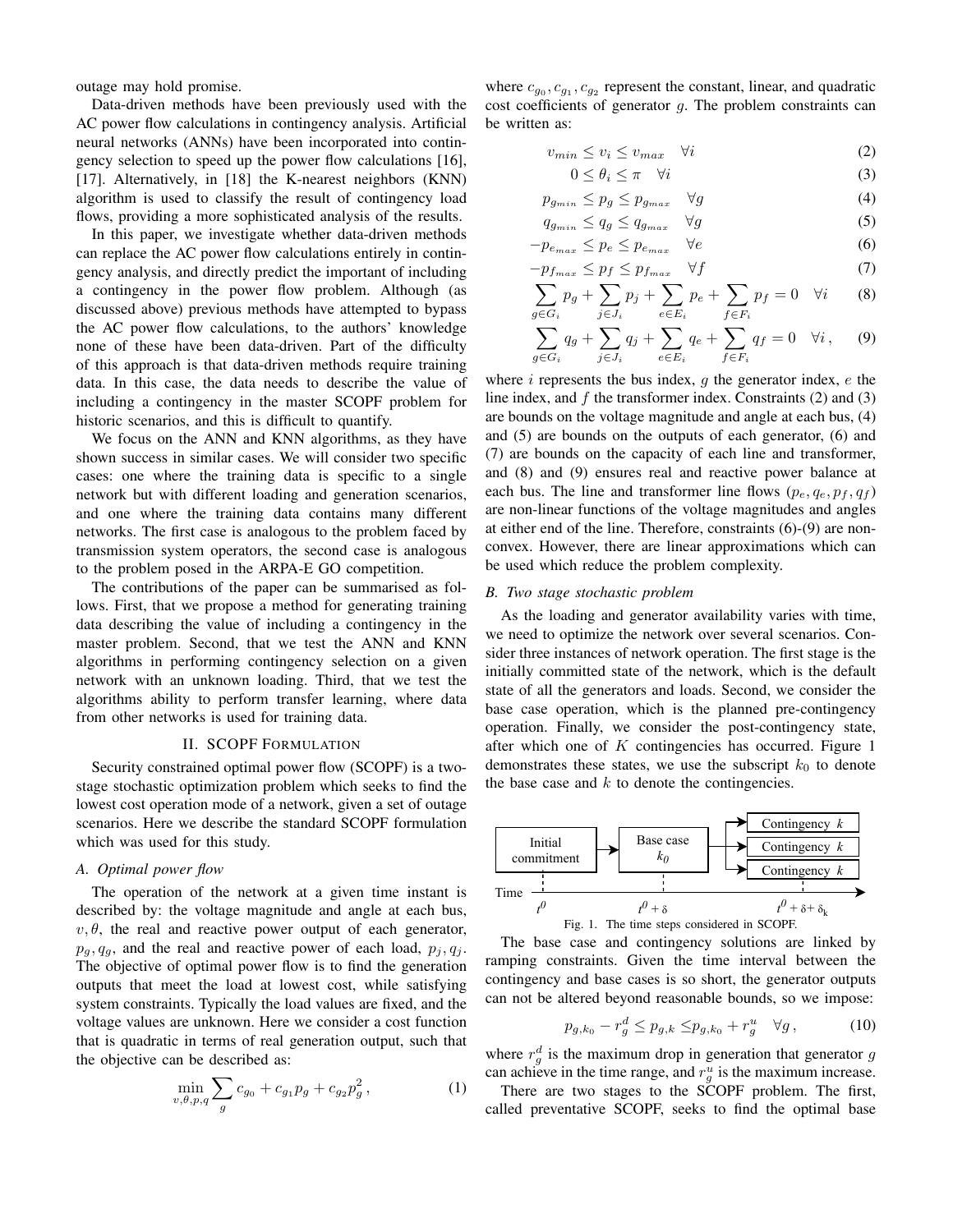case solution given all of the contingencies. This requires solving one large optimization problem which includes a set of network variables for each scenario. The second, called corrective SCOPF, calculates the optimal solution for each contingency, given a chosen base case solution. This involves solving  $k_T$  parallel optimization problems, with one set of network variables per problem (where  $k_T$  is the number of contingencies). The two stages are visualized in Fig. 2.



Fig. 2. The two-stage SCOPF problem.

The preventative SCOPF problem will have  $(k_T + 1)$  \*  $(2n_b + 2n_g)$  variables and  $(k_T + 1) * (4n_b + 6n_g + 2n_e + 2n_f)$ constraints, where  $n_b$  is the number of buses,  $n_a$  the number of generations,  $n_e$  the number of lines, and  $n_f$  the number of transformers. For large networks with many contingencies, the required computation time to solve this problem may become impractical. Reducing the number of contingencies in the master problem can significantly decrease the number of variables and constraints. It is theoretically possible to achieve this reduction in complexity without loss of optimality because, in reality, many of the contingencies may not affect the optimal base case solution. So, if these contingencies can be identified, the problem complexity can be reduced without sacrificing optimality or feasibility.

This paper proposes a method to the predict the optimal a subset of contingencies to include that has the smallest effect on the problem optimality. There is no guarantee that only a small number of contingencies have an effect on the solution, therefore the problem is framed as a ranking one – the objective is to find the best  $n$  contingencies to include out of the  $k_T$  possible contingencies. The limit n is assumed to be set by the users computational and timing requirements, and a range of values are considered in this paper.

#### III. DATA-DRIVEN METHODS BACKGROUND

Data-driven modelling learns a relationship between input and output variables based on observed data, rather than mathematical models. Training data refers to the set of inputoutput observations used to parameterize the model, which must be distinct from the input-output observations used to test the model. Here we present a brief over-view of the two specific methods used in this paper.

## *A. Artificial Neural Networks*

Artificial neural networks (ANNs) resulted from the inspiration to model the behavior of neuron systems in the brain. An ANN is based on a number of connected nodes (or neurons) aggregated into different layers. Each neuron takes the weighted sum of signals from neurons in the previous layer and calculates the output by some non-linear function (called propagation function) then transmits it to its following layer. In this way, complicated input-output mappings can be modelled, where the weighting parameters of each branch is optimised to fit the training data.

#### *B. K-Nearest Neighbors*

K-nearest neighbors (KNN) is a non-parametric method commonly used for classification and regression. Nonparametric models are those which do not specify a specific structure for the input-output relationship. In this case, the algorithm finds the K data points that are *nearest* in feature space to the prediction point. For regression, the predicted value is the average of the output values associated with those data points. The average can be either a uniform average of the  $K$  points, or distance-weighted.

# IV. PREDICTION FRAMEWORK

The decision of whether to include a contingency is based on both the contingency value and the computational limits. It may be that there is value to including all contingencies in the master problem, but not sufficient computational resources to do so. Therefore, we frame the problem as a regression, which allows discrimination between contingencies, rather than a classification. We restrict our analysis to generator outage contingencies. Although the framework could be applied to any component outage, one of the input variables we use is specific to generator outages.

# *A. Generating Training Data*

In order to train a data-driven algorithm to predict the value of including a contingency in the preventative optimization problem, observations of the value of including the contingencies is required. It is hard to define the "value" of including a contingency, because the chosen solution will depend on the other contingencies included in the master problem. Here we assign a value for contingency  $k$  by running a preventative SCOPF optimization with the base case and contingency  $k$ and a base-case only optimization. In each case the base case solution is for a corrective optimization for contingency  $k$  and the difference in objective is recorded (see Fig. 3). The corrective optimization first tries to solve a traditional optimal power flow, and if not feasible solution exists, solves a recovery problem to find the nearest-feasible solution.



Fig. 3. The method for generating training data.

This effectively gives an upper bound to the improvement in the corrective SCOPF objective function that can be obtained by including a contingency in the master problem, given that the master problem considers only that single contingency and the base case. Contingencies which have no effect on the optimal base case solution have a value of zero and any contingency which alters the base case should get a positive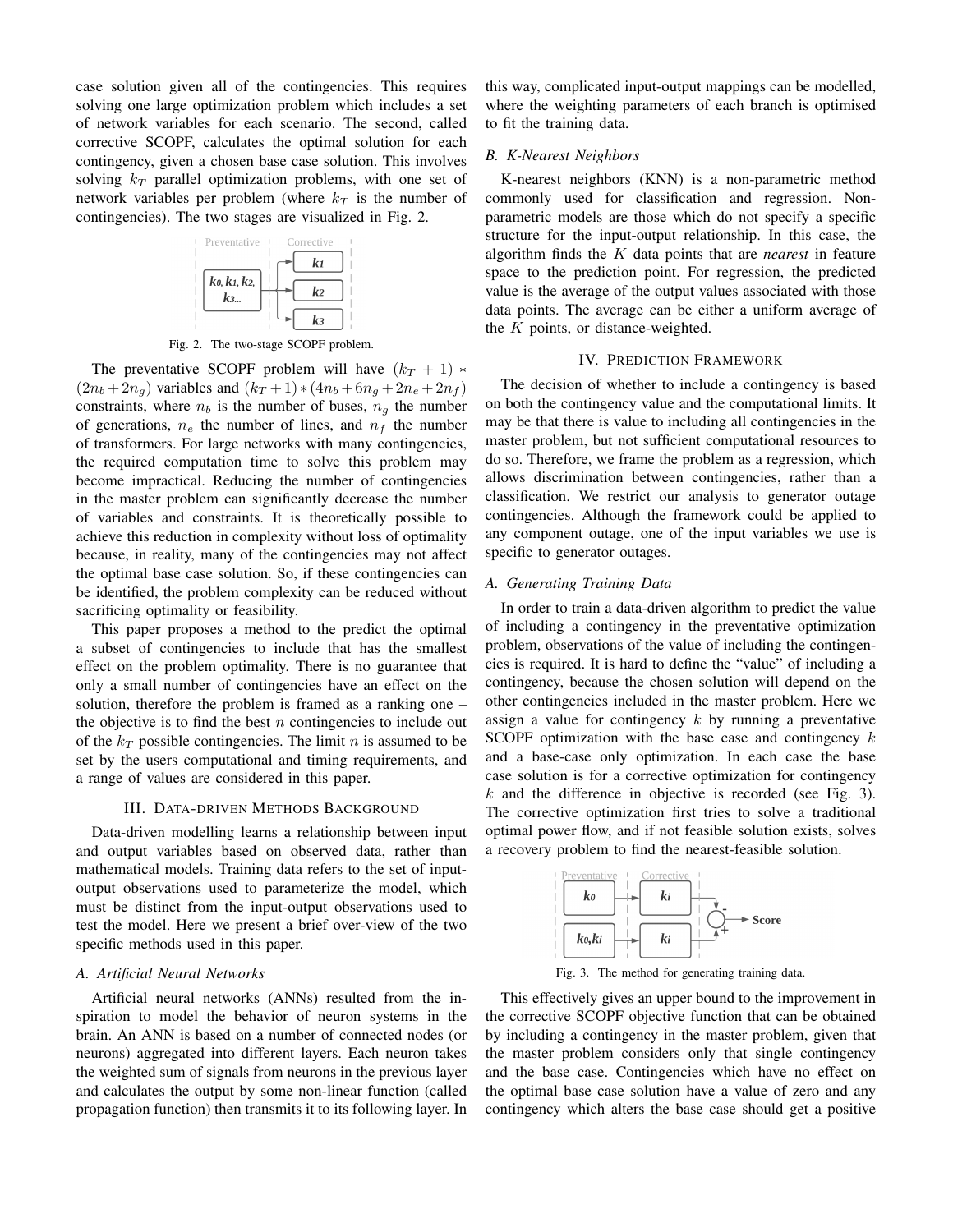score. Although this value may not be achievable once other contingencies are also included, it provides a proxy for the amount that a contingency can be improved by including it.

Note that, if a linearization of constraints (6)-(9) is used for the preventative optimization then it is possible for the score to be negative, i.e. for including the contingency to worsen its objective in the corrective optimization. The linearization means that the optimal point chosen in the preventative optimization is not AC feasible, so the chosen objective can't be reached in the corrective optimization.

#### *B. Feature Selection*

In data-driven modelling, the features of a problem and the input variables to the prediction problem. The features used for the prediction can have a large effect on the success of the neural network [19]. Therefore, the features chosen should describe the factors of the contingency thought to influence its importance. Given a limited amount of training data, choosing too many input parameters can prevent the network from learning meaningful relationships. Similarly, in KNN with too many features the euclidean distance between all points becomes large, and it is hard to find similar points. Therefore, here we consider three features which may have an effect on the value of including a generator outage contingency.

*1) Real power output:* The committed real power output dictates approximately the amount of power that will be lost from the network when the generator fails (given that base case power output is related by ramping constraints). Therefore, it is reasoned that outage of generators with relatively large power outputs may be more important to consider.

*2) Voltage magnitude:* There are constraints on the acceptable voltage magnitude at each bus. When the power injection into a bus changes, so does the voltage magnitude. Therefore, voltage magnitude may be an important consideration because generators at buses whose magnitude is closer to the voltage bounds might have a greater impact on the optimal solution.

*3) Total load:* The total load on the network is an example of a global variable, it will be the same for all contingencies within the same scenario. However, the total load provides context to the real output of the individual generator, as well as describing the difference between scenarios and networks.

It should be noted that all of these features are variables of the optimization, so we can not know their precise value. However, we have their values at the initially committed position of the network which, given the ramping constraints and underlying physics of the network, should provide rough estimates of their final values.

# *C. Algorithm Tuning*

Although the methods are data-driven, both have design decisions to be made before they can be applied.

*1) ANN:* There are several decisions to be made when building an ANN. Firstly, the structure of the network needs to be determined. The larger the number of nodes and layers, the more complex relationships can be captured by the network. However, the number of parameters can grow rapidly with additional nodes and layers, creating a danger of over-fitting (where the parameters fit the training data very well but performs poorly on unseen data). Given that there are a limited number of loading scenarios and generator outages that can be generate for a single network, limited training data is available. Here we choose a network with two hidden layers of 4 nodes each, giving it a structure of 3-4-4-1.

*2) KNN:* The K-nearest neighbors algorithm has only one parameter: K, the number of nearest points to be considered. Here we take the value  $K = 8$ , a relatively large value. Larger values of  $K$  risk producing less accurate predictions, but make the algorithm less sensitive to bad data. There is also choice whether to use a uniform or weighted average of the closest  $K$ points. Here we select a distance-weighted average, such that the closer points have a stronger effect on the predicted value. This was chosen because the higher value of K means that some of the eight closest points might not be strongly related to the predicted contingency. The KNN algorithm is implemented using the k-d tree method in sci-kit, which structures the data during training resulting in faster predictions.

# *D. Evaluation Metric*

There are standard metrics that evaluate how accurately algorithms predicts their numeric target. For this use case however, it is not the numerical accuracy of the predicted scores that matters, but how well the algorithm performs contingency selection. Given that the contingency selection algorithm picks the highest value  $n$  contingencies to include, it is the relative size (or ranking) of the predicted scores that is important. Therefore, we define the accuracy of the contingency filtering algorithm to be:

$$
\text{Accuracy} = \frac{1}{n} \sum_{i}^{n} y_i \hat{y}_i, \qquad (11)
$$

where  $y_i$  is a binary variable which is 1 if contingency i is in highest scoring *n* contingencies, and  $\hat{y}_i$  is a binary variable that describes whether contingency  $i$  has one of the  $n$  highest predicted scores. Therefore, the accuracy is the percentage of the highest value  $n$  contingencies which are in the highest *n* predictions. This metric is a function of *n*, the number of contingencies that can be included. For example, if all contingencies can be included then any contingency selection algorithm will have an accuracy of 100%. Therefore, it is important to evaluate the performance of the algorithm over a range of values of  $n$ . Additionally, we will consider the expected performance of a random contingency selection algorithm, which can be expected on average to have an accuracy of  $\frac{n}{K_T}$  where  $k_T$  is the total number of contingencies. A contingency selection algorithm an only be regarded as successful if it consistently beats the performance of the random algorithm for various values of *n*.

## V. RESULTS

The proposed algorithm was tested on a 617 bus synthetic network from the ARPA-E Grid Optimization Competition [20].The network has 405 loads, 94 generators, 723 lines,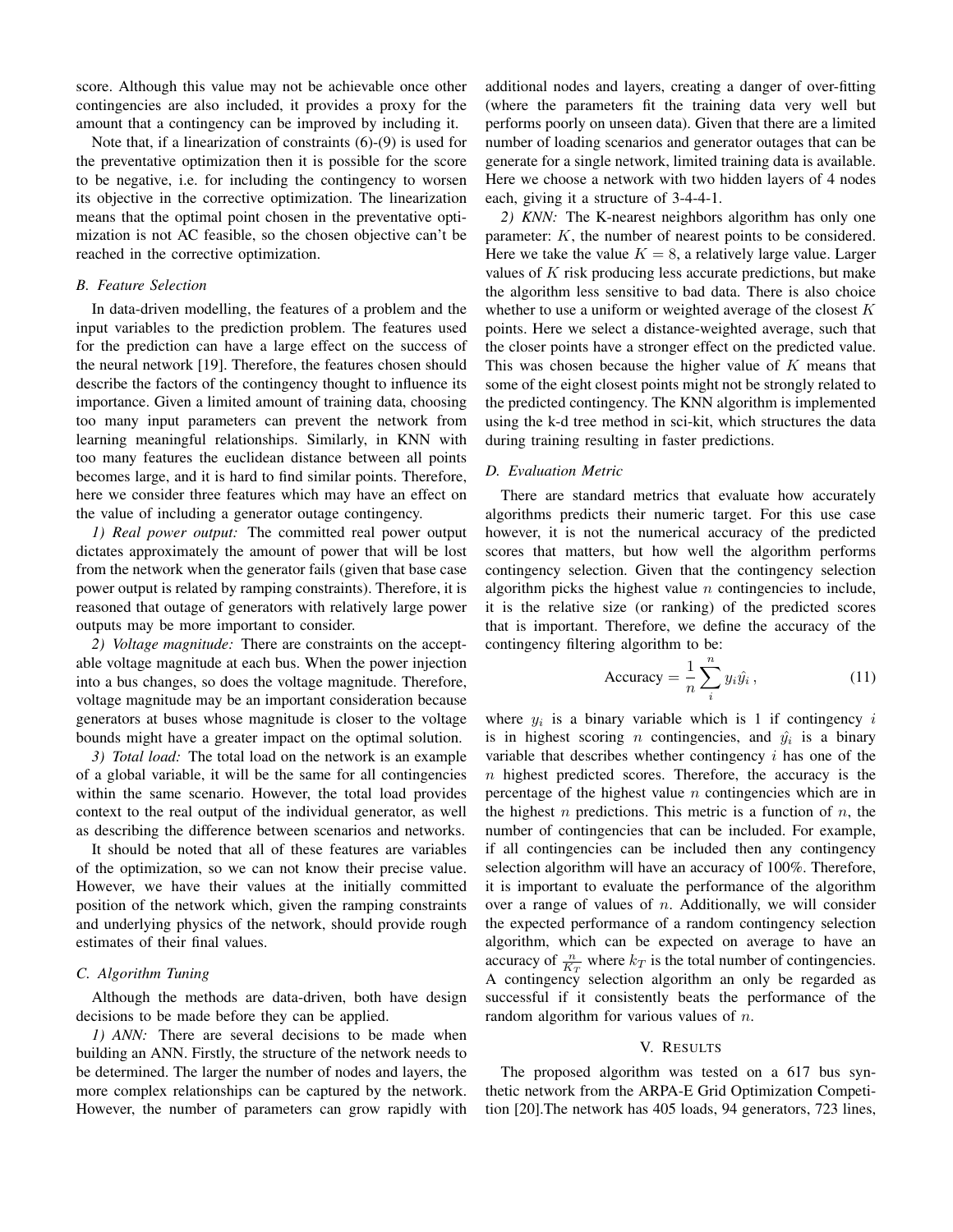130 transformers, and 50 shunts. In the dataset 30 scenarios are provided, with the demand and generator cost information varying between scenarios. An additional 30 scenarios were generated by randomly scaling the generator and load bounds by factors between 95% and 105%. In each scenario there are 94 generator outage contingencies, one for each of the generators. Voltage bounds of 0.95 to 1.05 are used. We consider two applications of the learning algorithms: trying to learn a contingency filtering strategy specific to a single network, and trying to create a network invariant strategy.

# *A. Single network learning*

In the single network case, we are training an algorithm using only data from other generation and loading scenarios of the 617 bus network. A total of 60 loading scenarios are used, 1 for testing and 59 for training. We include 94 data points per scenario, one for each generator on the network, such that there are 5546 training data points.



Fig. 4. The accuracy of the proposed methods compared to the expected performance of a random contingency selection for the single network case.

Figure 4 shows the accuracy of both the ANN and KNN algorithms described in Section IV-C. Also shown is the expected performance of a random selection algorithm. The KNN algorithm outperforms the random selection algorithm consistently, achieving above 60% accuracy once more than 25% of contingencies are included. At this level of accuracy, the KNN algorithm would accurately identify many of the valuable contingencies to include, although not the ideal subset. On the other hand, the ANN algorithm does not out perform the random selection algorithm.

It may be that the KNN algorithm performs better because it focuses on the most similar training data points. Given that the dataset contains only contingencies from the 617 network, those closest related are likely to give a good indication of the test contingency score. Meanwhile, ANNs attempt to develop a model that maps inputs to outputs, with the training data used to build the parameters. For the single network case, there may not be a diverse enough set of training data available to parameterize such a model.

The times taken for each algorithm to evaluate a single contingency compared to calculating a load flow are shown in Table I. We consider both the 617 bus network and a much larger network. It can be seen that both ANN and KNN are several orders of magnitude faster than calculating an AC load

TABLE I TIME TAKEN TO EVALUATE A SINGLE CONTINGENCY.

| No. buses | ANN         | KNN         | AC Load Flow |
|-----------|-------------|-------------|--------------|
| 617       | $0.00021$ s | $0.00067$ s | 0.37 s       |
| 31777     | $0.00027$ s | $0.01081$ s | 37.15 s      |

flow solution. It can be seen that the low flow computational time grows substantially with network size, such that it may be infeasible to evaluate all contingencies in time. The ANN evaluation complexity is the same for the larger network, although it takes slightly longer to read in the network data. KNN prediction complexity grows logarithmically with training data size, and for the larger network the number of possible outages is higher. However, even for the 31k network, the prediction time is extremely fast.

## *B. Cross network learning*

For the cross network learning case, we aim to train a network invariant model that can perform contingency filtering for any network. We consider two distinct cases. In the first, other loading scenarios for the 617 bus network are included in the training data, such that the testing network has been "seen" before. In the second case, no training data from the 617 bus network is included, so the testing network is "unseen".

In the "seen" network case there were 13307 training data points, representing generator outage events from various loadings of seven different networks. The number of buses of these networks ranged from 500 to 768 – similar sized networks were chosen to maximize relevance. Figure 6 shows the accuracy of both training algorithms in this case, compared to the expected performance of a random selection algorithm.



Fig. 5. The accuracy of the proposed methods compared to the expected random performance using cross network learning for a "seen" network.

In this case the ANN algorithm performs relatively well, while the KNN algorithm performs badly. This is likely because the KNN is no longer only using directly relevant data, and the linear method to define the distance between points is too simple to determine how relevant other networks' data is. Additionally, because KNN uses an average of the relevant data, the value of a single training point can drastically effect the predicted values if it becomes included in the closest  $K$ points. Whereas, the ANN's improved performance is likely due to the larger and more diverse training data set – which